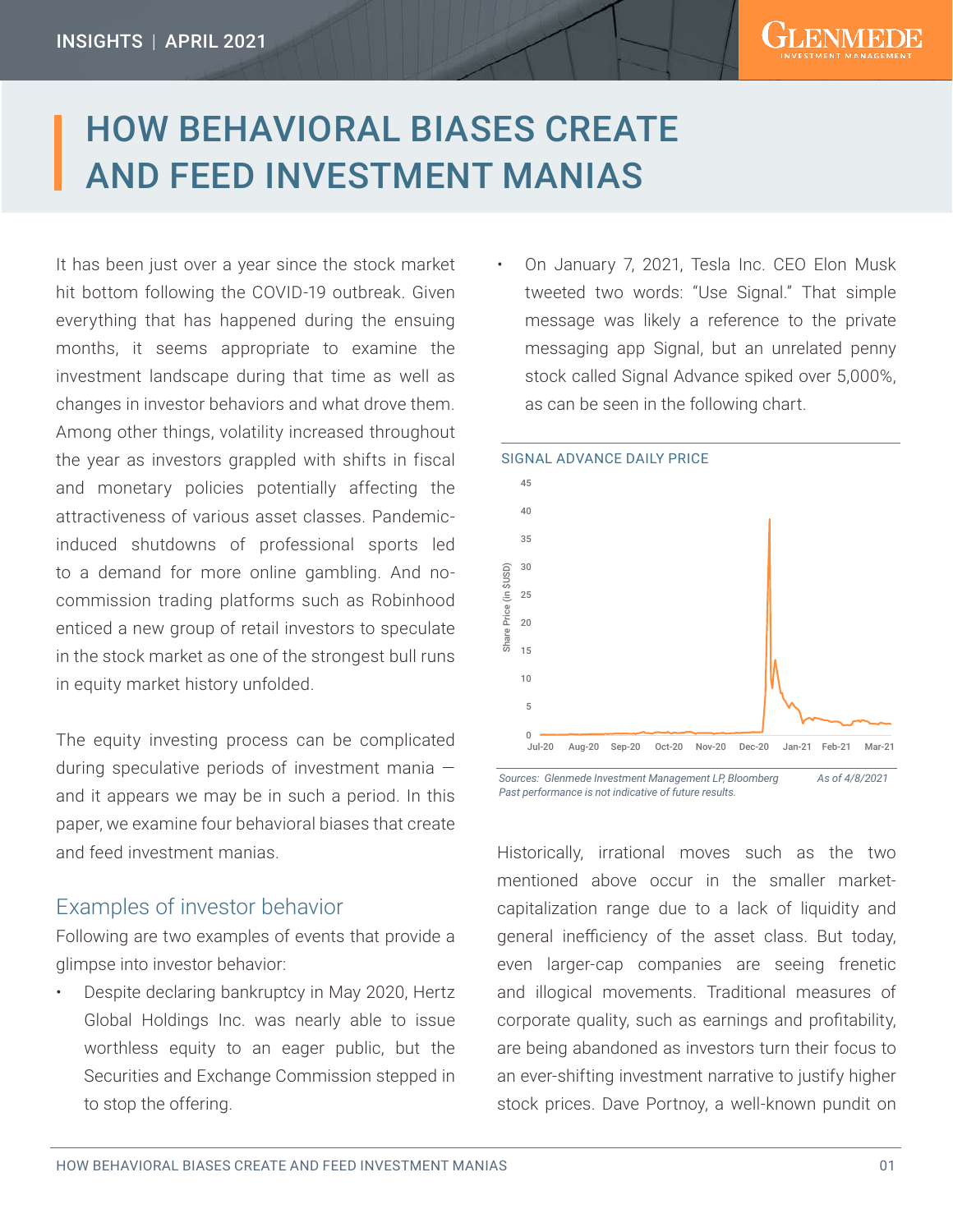Twitter, even developed the catchphrase "stocks only go up." While these behaviors and market actions are unsettling, they fit a classic pattern of behavioral biases during periods of investment euphoria.

Behavioral biases have always been part of human nature:

- Tulipmania: In the mid 1600s, the Dutch became fascinated with rare "broken" tulips (bulbs that produced striped and speckled flowers) and tulip prices spiked. That market eventually crashed in 1637 when buyers who promised to pay exorbitant prices for tulips refused to do so.<sup>1</sup>
- **Roaring 20s:** The economy was booming in the 1920s, and everyone was eager to invest in the stock market. Buying on margin was popular and many people just followed the crowd. As the stock market became increasingly unstable during 1929, prices began to drop, margin calls were issued and the Great Depression followed.
- **Dot-com bubble:** Investors were eager to get in on the internet craze in the 1990s and poured significant amounts of money into tech companies, many of them startups. But several factors, including speculative investing and the failure of some companies to turn a profit, led to a bubble that eventually burst.
- Real estate: Years of above-average home price appreciation led to lax mortgage underwriting standards and excessive risk-taking at financial institutions worldwide. When housing prices peaked and then began to decline, a cascade of banking and mortgage-related business failures followed, triggering the Global Financial Crisis.



*Sources: Thompson, E.A. (2007). The tulipmania: Fact or artifact? Public Choice, 130(1/2); Roaring '20s Dec. 1924 - Nov. 1929: Dow Jones Industrial Average; Dot-com Jan. 1997 - Oct. 2002: NASDAQ Index; Real Estate Jan. 2002 - Mar. 2012; Case-Shiller Housing Index.*

Following are four common behavioral biases for investors that could lead to better decision-making:

- **Overconfidence:** when a person's confidence in his or her judgments is greater than the objective accuracy of those judgments, especially when confidence is high.
- **Herding:** when people follow the actions of the crowd instead of making independent decisions based on their own information.
- Confirmation: the tendency to search for, interpret, favor and recall information in a way that confirms or supports one's prior beliefs or values.
- Anchoring: causes one to rely too heavily on the first piece of information received about a topic and the tendency to view subsequent information through the lens of this first piece of information.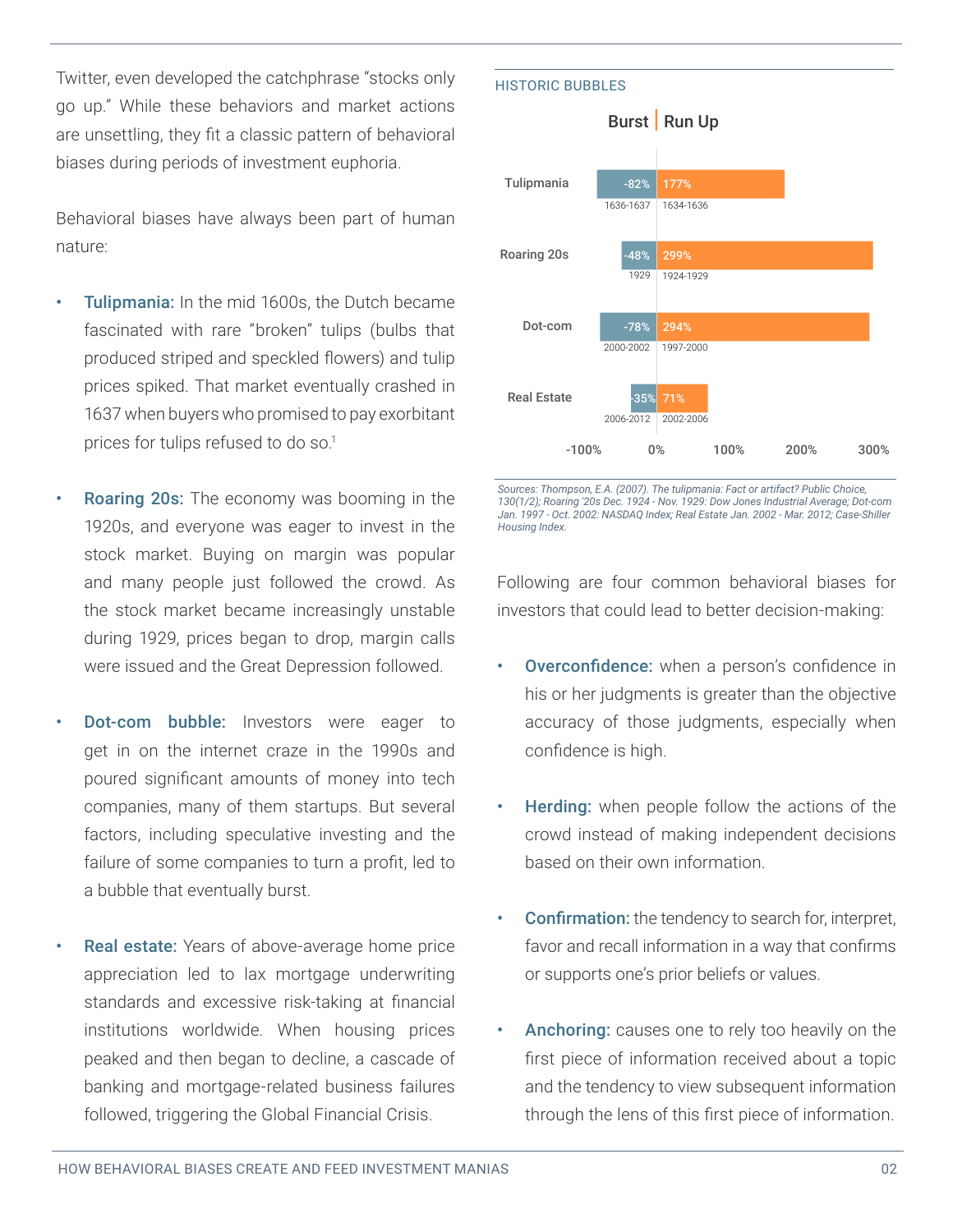# **OVERCONFIDENCE**

If the stock market rewards a company with a higher stock price despite poor fundamentals, investors may begin to think it is their trading prowess that has led to this positive result as opposed to simply being part of a rising market tide. A successful result reinforces the overconfidence bias and could lead to greater risk-taking. When returns are strong, even if they run counter to historical market experience, investors want to be optimistic and may overestimate their investment acumen. The end result is that overconfidence causes many investors to be blinded to an investment's risks, and they end up on the wrong side of the trade as the mania unwinds.

# **HERDING**

The herding bias exacerbates panic buying or selling because investors feel they need to take some action if they perceive a majority of investors are trading in that direction.

It can be emotionally or psychologically painful to go against the crowd. Psychologists have conducted numerous experiments demonstrating that even if the crowd-based investment decision is clearly incorrect, many investors will go along with that crowd decision as opposed to keeping their own ideas. Further exacerbating the bias, new communication and trading platforms have led to a gamification of investing, which runs counter to decades of prior investment experience. For instance, the popular Reddit forum WallStreetBets has taken herding to an extreme: Investors with the strongest views are admiringly referred to as having "diamond hands," while those who perhaps cut their losses are

admonished for having "paper hands." When greed inevitably shifts to fear, it is likely today's online bravado will be replaced with a panicked rush to the exit.

#### **CONFIRMATION**

It is emotionally difficult to consider points of view that are counter to one's own. Considering only information that makes one feel good simply reinforces the overconfidence bias. Technology and information filters fuel the Confirmation bias. Investors have to make a concerted effort to find information that challenges their views and then absorb the dissenting information with an open mind. Unfortunately, because this can be a distressing process, many investors are comfortable (and confident) to blindly follow the crowd.

### ANCHORING

Anchoring is an example of a decision-making heuristic, as described by Daniel Kahneman and Amos Tversky.<sup>2</sup> A heuristic is a way to simplify decision-making based on a few variables as opposed to taking time to think carefully about new pieces of information. Decision-making heuristics may be useful in making life-and-death snap judgments, but not so for long-term investment decisions. Making gut decisions is easier and less emotionally taxing than making a more thoughtful decision in which all sides of an issue are considered. In his 2011 book *Thinking, Fast and Slow*, 3 Kahneman lays out the different decision-making systems as follows:

• System 1 is fast, instinctive and emotional and is for making speedy, gut-oriented decisions. This is useful for situations where a fast reaction time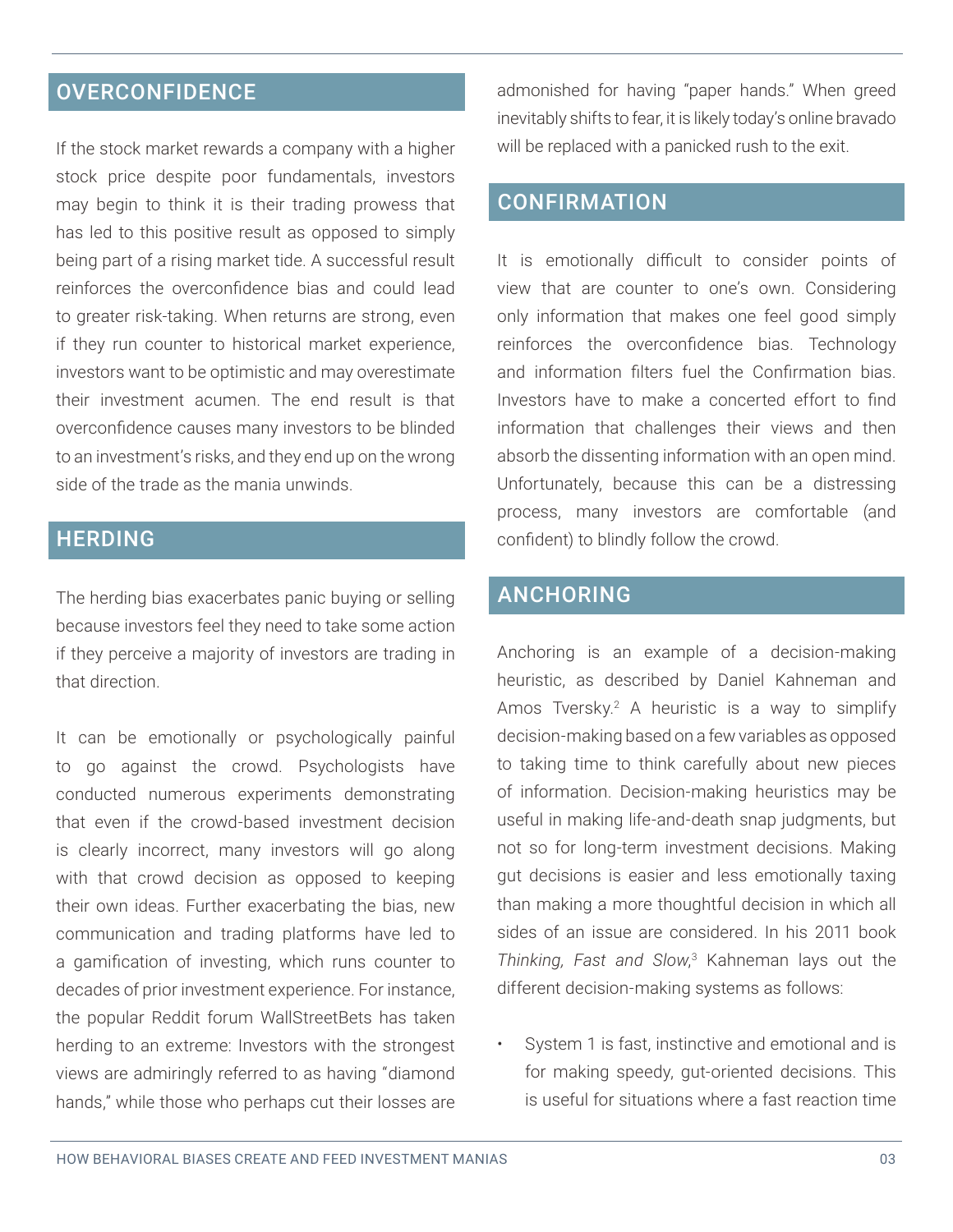based on learned past experience is necessary, like driving a car. Investing, however, may not be one of these activities.

• Conversely, System 2 is slower, more deliberate and more logical. We believe this is essential to building and managing a fundamentally driven diversified investment portfolio.

The Anchoring bias tends to lead to a refusal to revise one's beliefs when presented with new information. Instead, fresh and conflicting pieces of information can be swatted away by declaring that "it's different this time," or that "it isn't different this time." Either way, new information is likely to be discounted in favor of the initial viewpoint to which an investor has become anchored. In a period of market speculation, trading manias tend to lead to fast decision-making, which then feeds into overconfidence and often leads to overtrading and less-than-optimal returns. All four biases are intertwined and often compound one another, potentially leading to unwanted outcomes.

### Conclusion: Behavioral biases in today's market environment

After years of low interest rates, inflation and little economic growth, it appears these market indicators may be reversing course. Should this hold true, it would likely mean the end of both a 30+ year bull market in fixed income and an extended period of dominance by large-cap, growth-oriented stocks. As often happens during shifts in the investment landscape, many issues that prospered have begun to falter, while many of the shunned assets are rising in value. Behavioral mistakes would tend to lead an investor to stick with the prior winners because those are the assets that brought investment success, and any reconsideration

would mean challenging an overconfident assessment of one's abilities in those gains. Peaks in investment manias tend to lead to greater risk-taking due to an overconfidence in investment abilities, herding into a small subset of securities and a lack of consideration of downside risks due to confirmation bias and anchoring. As we highlighted in our October 2020 paper "Why Profitability Matters: Positive versus Negative Earnings," all of these facets are present in today's financial markets.

Many investors may be aware they are investing in a mania but continue to do so anyway. As the subprime mortgage crisis raged in 2007, then-CEO of Citibank Chuck Prince told the *Financial Times* that "when the music stops, in terms of liquidity, things will be complicated. But as long as the music is playing, you've got to get up and dance."4 Of course, things got very complicated and the Great Financial Crisis ensued a few months after his comments. Many investors believe they will be able to time the boom and the bust perfectly and delude themselves into believing they can avoid loss. While the financial press will highlight the rare individuals who are successful in this way, history has shown that a majority of investors will indeed incur losses as the mania unwinds.

The single most important defense against becoming a casualty of the inevitable bust that follows an investment mania is simply to be aware that decision-making bias is present in most people. Awareness can help to mitigate biases, but there is no way to completely eradicate them. Consistent and dispassionate decision-making is key to long-term success. As economist John Maynard Keynes once said, "Markets can remain irrational longer than you can remain solvent."